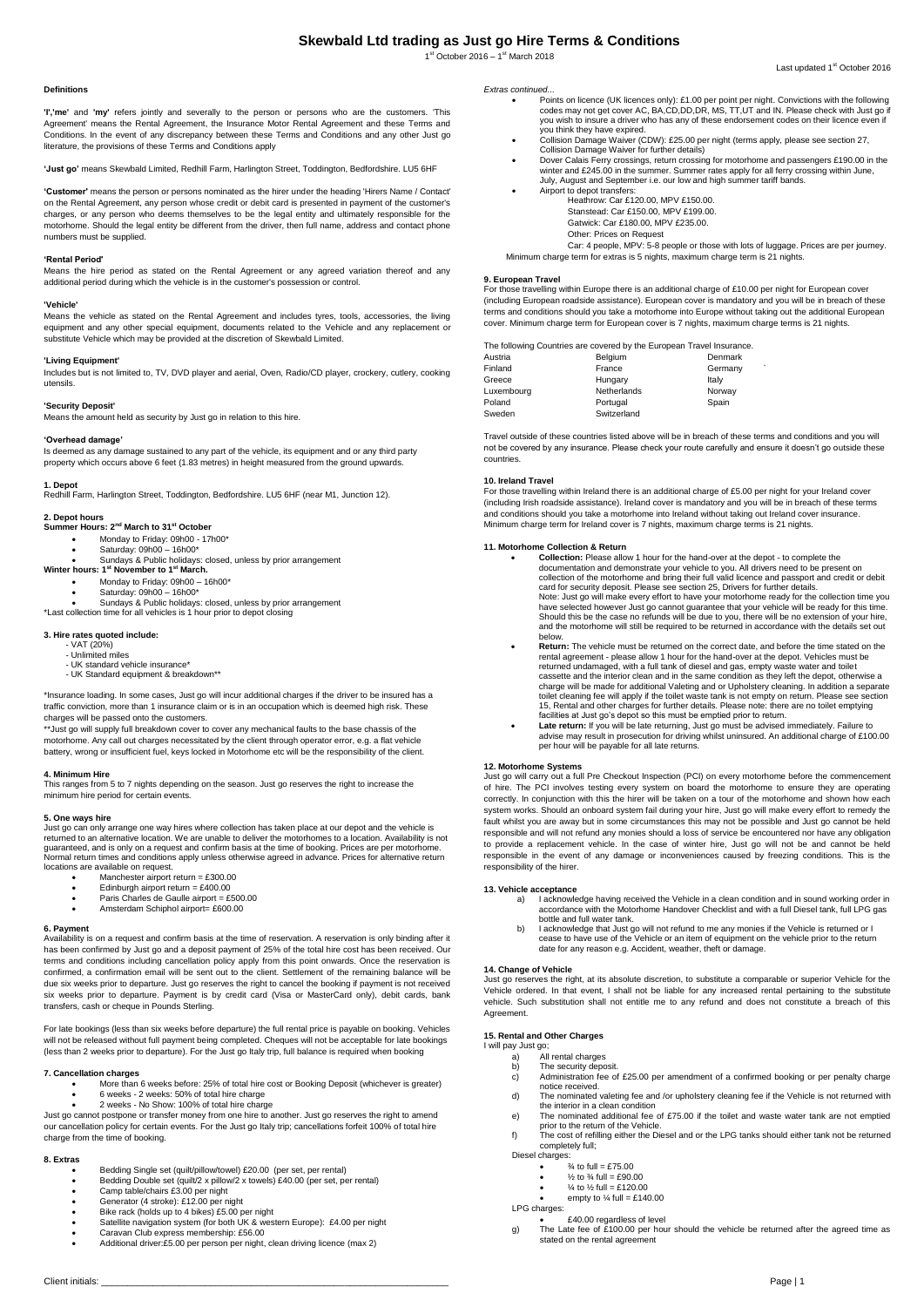#### *Rental and Other Charges continued...*

- h) The nominated cancellation fee in the event of cancellation of this agreement prior to acceptance or delivery of the vehicle;
- i) The cost of any damage to the Vehicle or third party property, subject to the insurance or CDW cover;
- j) All government fees and duties etc;<br>k) All parking fines, other fines or pe
- 
- k) All parking fines, other fines or penalties and associated administration costs incurred in<br>relation to the Vehicle during the Rental Period;<br>i) Any other fees or charges payable by me pursuant to this Agreement. This i
- m) Demurrage; the nightly rental rate for the period the Vehicle is off fleet; for example for accident repairs n) Any additional costs over and above the security deposit value should damages exceed the
- security deposit value. o) The cost to recover a Vehicle.
- p) In the case of gross negligence Just go reserves the right to recover full costs in order to return the motorhome to the state in which it was handed over.

**16. Errors in Rental Charges** Total charges as set out therein are not final. I will pay any shortfall in charges to Just go and I will receive a refund for any overcharge acknowledged by Just go.

**17. Security Deposit** There is a refundable GB£1000.00 Security Deposit payable by credit card or debit card. The card should be in the lead drivers name and the amount will be debited from your account immediately. Pre-paid currency cards cannot be accepted. Just go reserves the right to increase the security deposit in certain circumstances or for specific events e.g. World Cup events, Festivals, clients travelling with pets, for any other hire where the Motorhome is carrying 4 or more adults and if the security deposit is paid in cash to £1500.00. Cheque payments are not accepted against the security deposit.

- 
- a) On taking delivery of the Vehicle, I agree to pay the Security Deposit b) I irrevocably authorise Just go to deduct from the Security Deposit any amounts due by me
- to Skewbald Limited arising out of this Agreement. c) The security deposit will be refunded within 7 working days of the vehicle being returned to the depot as per the criteria set out in section 11 Motorhome collection and return and there<br>are no outstanding insurance claims. It will not be refunded on return of the motorhome. If it<br>was paid for in cash, this will b
- d) Should any damages exceed the security deposit the customer will be responsible to settle all additional costs over and above the security deposit value within 7 days of your hire end

date. Note: Where the hirer has opted for the CDW option and has complied with its terms stated below (clause 27), no excess will be charged in the event of a Road traffic accident (RTA) or collision, but they should be aware that the security deposit will be used to fund any loss or damage what so ever to equipment, fixtures and fittings, windows, valeting or upholstery fees or negligent damage to the vehicle. Should these damages exceed the security deposit held, the customer will be liable for the total cost and the difference will need to be settled within seven days of returning the motorhome.

#### **18. Use of the Vehicle**

I agree that during the rental period, I will not and will not allow the Vehicle to be;

- 
- 
- and a Driven otherwise than in a cautious, prudent and normal manner;<br>b) Used in a manner which could cause damage<br>c) Driven in a prohibited area or in an area other than the areas indic)<br>d) Driven by a person under the in b) Used in a manner which could cause damage<br>c) Driven in a prohibited area or in an area other than the areas indicated by me to Just go;<br>d) Driven by a person under the influence of alcohol or drugs or with a blood alcoh
- excess of that permitted by law; e) Left open whilst the vehicle is unoccupied
- f) Left with the ignition key in the vehicle while it is unoccupied g) Left unoccupied without the TV/DVD covered.
- 
- h) Driven by persons : i. Under the age of 25 years;
	-
	- ii. Over the age of 76; iii. Who is not authorised by law to drive the Vehicle. Particulars of a proposed licensed driver of the Vehicle are set out under the heading 'Hire's name/ contact' on the Rental Agreement.
- i) Damaged by :
	- i. Submersion in water ii. Contact with Salt Water
	-
- 
- j) Used for any illegal purpose for any race, rally or contest k) Used to tow any vehicle or trailer. l) Used to carry passengers or property for hire or reward
- m) Used to carry more persons than is permitted by any relevant authority or detailed in the Vehicle manual or on the Vehicle or specified in this agreement<br>n) Used to carry volatile liquids, gases, explosives or other cor
- 
- 

#### **19. Road Restrictions**

a)<br>a) All Vehicles may only be driven on sealed / bitumen roads.<br>b) acknowledge that Skewbald Limited reserves the right at b) I acknowledge that Skewbald Limited reserves the right at any time, at its sole discretion, to restrict vehicle movements in certain areas due to adverse road or weather conditions or any other reasonable cause

# **20. Alterations to the Vehicle**

I shall not make any alterations or additions to the Vehicle without the prior written consent of Skewbald Limited

**21. Title to Vehicle** I acknowledge that Just go retains title to the Vehicle and its contents and that I possess the goods as a mere bailee only. I do not have any right to pledge Just go's credit in connection with the Vehicle and agree not to do so. I shall not agree, attempt, offer or purport to sell, assign, sublet, lend, pledge, mortgage, let on hire, or otherwise part with or attempt to part with the personal possession of or otherwise deal with the Vehicle.

# **22. Smoking**

All Just go motorhome are non-smoking vehicles. Just go reserves the right to impose additional Valeting and or Upholstery cleaning fees and charge demurrage should smoke be detected in the motorhome.

**23. Passengers** Just go authorises the use of these vehicles up to the stated number of passengers. Each person is to use the safety restraints provided at all times whilst the vehicle is in motion. Here listed are the numbers of people, including the driver that each motorhome can legally carry: 2 berth = 2 passengers, 4 berth rear<br>double bed, 4 berth U-shaped lounge & 4 berth Luxury = 4 passengers, 6 berth rear double bed & 6 berth bunk beds = 6 passengers. Carrying more than the specified number of passenger is against the law and in breach of this agreement. Child seats are available (fees applicable) and it is the responsibility of the hirer to fit them themselves. Children up to 12 years of age or 135cm in height, which ever they reach first, must use the correct child restraints appropriate for their weight/height under UK law.

### **24. Pets**

I will not allow any animals to be carried in the Vehicle, unless otherwise agreed with Just go and an additional security deposit paid and the Just go dog policy adhered to.

# **25. Drivers**

 $\bullet$ 

- Age limits: Standard insurance: 25 to 70 years.
	- Insurance for over 70's drivers: 71- 75 years. This is by special request and<br>agreement only with Just go & their insurer. Just go must be notified at the<br>time of booking should any driver be over the age of 70. Additional

Client initials: \_\_\_\_\_\_\_\_\_\_\_\_\_\_\_\_\_\_\_\_\_\_\_\_\_\_\_\_\_\_\_\_\_\_\_\_\_\_\_\_\_\_\_\_\_\_\_\_\_\_\_\_\_\_\_\_\_\_\_\_\_\_\_\_\_\_\_ Page | 2

- Maximum of 3 drivers per rental.
- 

*Drivers continued...*

- All drivers must have held a valid licence for more than 3 years than entitles them to drive a
- UK category B vehicle up to 3500kg GMW. Driver must be able to demonstrate that they have driven on a regular basis (More than 3
- times per week) for at least 3 years and feel confident to drive a vehicle of the dimensions of<br>our largest motorhome 7.5m long 2.4m wide and 3.2m high.<br>Drivers holding only an automatic licence can only hire our auto mode
- All drivers must be present at checkout of the Motorhome. No exceptions can be made. Production of a full, valid standard driver's licence, as well as a valid passport are required
- from all drivers at the start of hire.
- If you have a photocard GB licence we require the photocard and your NI (National<br>Insurance) number to check your licence details on the DVLA's online system. We are<br>unable to insure you if we have not DVLA checked your li
- counterpart. Your licence address must be your current home address, if not, then in addition to this we
- require either a utility bill, bank statement which has your name and current address listed All drivers who licences are issued outside of the EU or Commonwealth are required to
- supply a valid International driving permit **alongside** your standard licence at the start of hire. This must be issued in the country your standard licence was issued and confirm you
- are able to drive a UK category B vehicle up to 3500kg GMW.<br>Should any driver fail to present all correct documentation and identification on collection of<br>the motorhome or do not meet the driver requirements stated in the then Just go will be unable to release the motorhome and no refunds will be given.
- Endorsements on licences: you must declare at the time of booking if there are any
- endorsements on your licence. Just go can accept up to 6 speeding points that occurred<br>within the last 3 years (charges apply). For more than 6 points, for any conviction other than<br>for speeding, including the following co cover for.
- Insurance claims: You must declare at the time of booking if you have made or had vehicle insurance claim made against you within the last 5 years. Just go may not be able to get cover should you have had 2 or more claims within the last 3 years.
	- Driver occupations: you must declare your occupation on collection of the vehicle. Just go may not be able to offer cover for the following occupations: Celebrities
		- - Sports personalities
			- Musicians Entertainers
			-
		- Serving Foreign Armed services personal/ Embassy employees based in the UK Students under the age of 30
		- Should the driver not disclose that they fulfil one of the above occupations even in a part time capacity, this will render the agreement as void and the hirer will be fully liable.
- Drivers are personally liable for all legal penalties (e.g.: parking tickets, congestion charges, speeding fines) which are incurred during the period of hire.
- Just go is unable to insure any driver with no fixed abode.

### **26. Insurance** (provided all the personal information supplied is correct)

The Vehicle is insured for damage to the Vehicle and the property of a third party; but does not include any personal insurance for the customer (including death or bodily injury to the driver) or cover any personal possessions. The vehicle insurance is arranged by Bluefin Group Ltd. The hire rate quoted includes a standard excess of GB£1000.00 per accident or reported incident. In the event of any damage to either the vehicle or third party property, the hirer will be liable for the first GB£1000.00 per claim. Only persons named on the Rental Agreement are insured to drive the vehicle. Please note that no insurance cover (including CDW) is offered for overhead damage, any damaged deemed as gross negligence, or any internal damages therefore the hirer accepts fully liability for these which is in addition to the standard vehicle excess should that apply. Windscreens and /or tyre damage is not covered by the standard vehicle insurance and therefore excess, however Collision Damage Waiver (CDW) does cover these items, (conditions apply), please see section 27 for further details.

Just go will be responsible should damage to personal possessions or bodily injury occur (including death) as a result of proven gross negligence on Just go's part i.e. our actions or failure to act. Just go will not be responsible for any loss which is a side effect of the main loss e.g. loss of profits or opportunity. This is separate

from the vehicle insurance provided.

### **27. Collision Damage Waiver (CDW)**

Collision Damage Waiver at £25.00 per night will reduce the £1000.00 excess for damage caused due to a Road Traffic Accident (RTA) or collision (i.e. reported accident) to either the vehicle or third party property to £0. It will also cover the cost of replacement tyres or windscreen. However it will not cover any damage to the vehicle or third party property caused through a reversing manoeuvre or replacement or repair of windows. No insurance cover is offered for overhead damage, any damaged deemed as gross negligence, or any internal damages therefore full liability will apply. Applies in respect of first incident and or claim, not entire Rental duration. Once an accident has occurred CDW cannot be restarted and standard insurance terms will apply. Incident must be reported to Just go within 24 hours otherwise CDW cover will not apply. Minimum charge term for CDW is 5 nights in winter and 7 nights during the summer. Maximum charge terms is 21 nights.

Should the Terms and Conditions not be adhered to, the CDW will be void and the customer will be liable in full for all costs and damages. Please note that the CDW is completely optional and can be decided upon collection of your vehicle. After the hire has commenced, CDW cannot be taken out. CDW cannot be offered to drivers over the age of 70.

## **28. Vehicle Damage - Insurance Cover**

- I am aware that;
	-
	- a) The Vehicle is insured for damage to the Vehicle and the property of a third party; but does<br>not include any personal insurance for the customer or their possessions.<br>Neither the Standard Insurance nor Collision Damage
	-
	- d) The excess may be reduced or removed, in most circumstances when a Road traffic<br>accident (RTA) has taken place, by taking out a CDW. Terms apply; (please see clause 27,<br>CDW). If CDW was accepted by me, it is set out und
	-
	- if I breach any of the terms of this Agreement f) I will be responsible for any damage caused through gross negligence and will not be covered by the insurance including CDW.

- **29. Responsibility when accident occurs** a) In the event of any accident, loss or damage arising out of the use of the vehicle, I will
	- i. Notify Just go within 24hrs of the happening of the event ii. Obtain the names and addresses of third parties and any witnesses and report the
	- event to the nearest police station; iii. Complete an accident claim form as supplied;

accident regardless of which party is at fault.

- iv. If the accident occurs in Europe then in addition you must complete the European
- accident report form as supplied; v. Not make any admission of liability to other parties, settlement offer or other like
- offer; vi. Assist Just go in handling any claim arising from any event, including providing all relevant information and attending Court to give evidence. b) I acknowledge that the excess or other amount due by me in respect of any damage arising

from an accident, loss or damage is payable at the time of reporting the event and not at the<br>completion of the rental period, regardless of which party is at fault.<br>I will pay for any costs relating to the delivery of a c